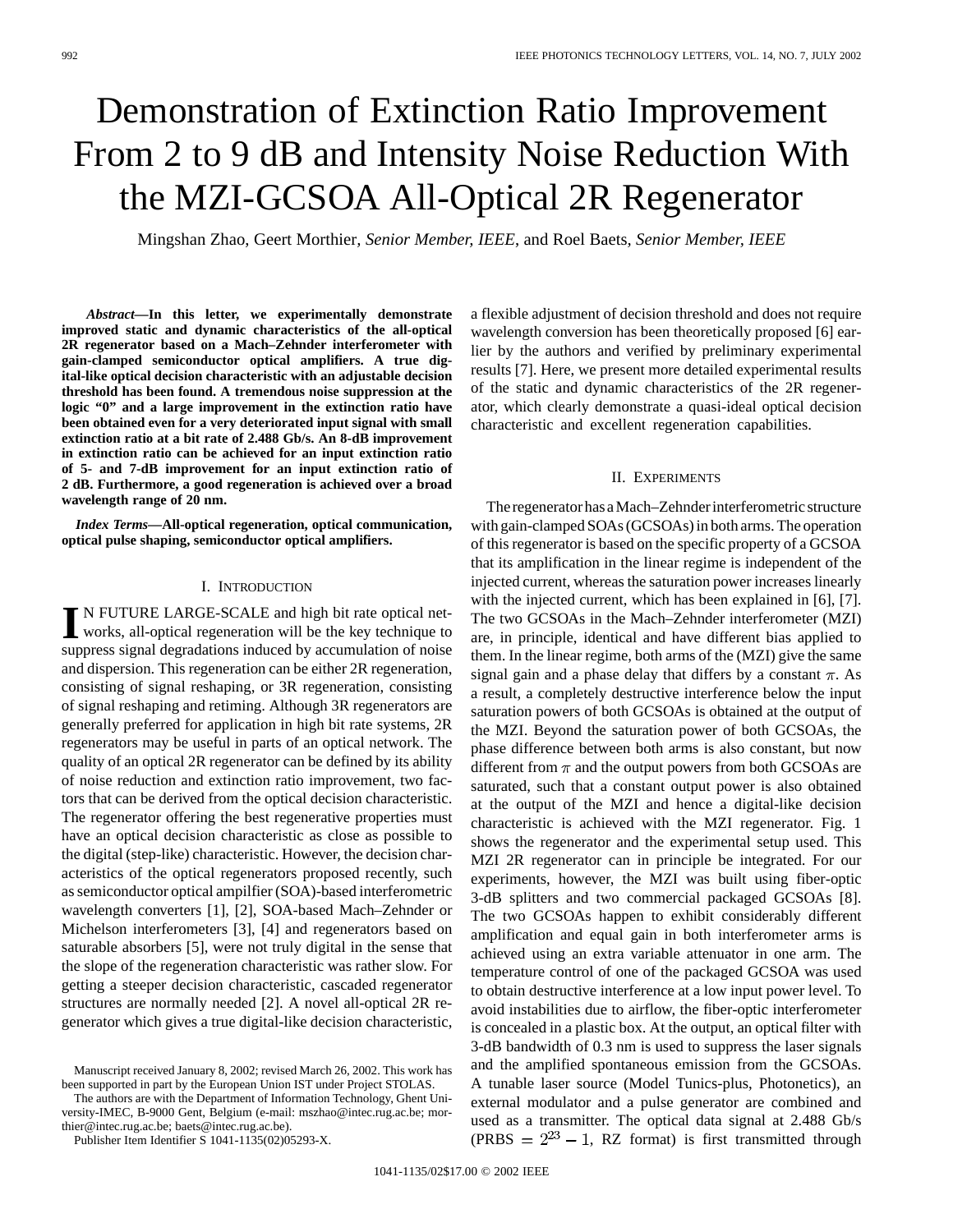an erbium-doped fiber amplifier (EDFA) and then coupled into the MZI. The extinction ratio of the data signal can be controlled by changing the driving



Fig. 1. Experimental setup for 2R regenerator based on a MZI with equal GCSOAs in both arms. TL: Tunable laser. ATT: Attenuator. Mod: Mach–Zehnder modulator. The dashed line indicates the setup without the 2R regenerator.



Fig. 2. Measured static decision characteristic for different bias currents to the GCSOAs.

pulse amplitude (i. e., electrical pulse signal amplitude) of the external modulator. The optical bandpass filter (OBPF) behind the EDFA has a 3-dB bandwidth of 0.2 nm and the same central wavelength as the filter at the output of the MZI.

#### III. RESULTS AND DISCUSSION

The measured static decision characteristic for the MZI is shown in Fig. 2. The bias currents applied to the two GCSOAs are 140/145 and 125/135 mA, respectively, and the signal wavelength is 1553.3 nm. As can be seen, the decision characteristic has a true digital-like shape. For both a logical "1" (high-power level) and a logical "0" (low-power level) quasi-perfect regeneration is achieved, which is consistent with the simulation result given in [6]. The output power shifts from the low to the high level over an input power range of about 0.2 mW at a threshold power of 1.0 mW for the bias currents of 140/145 mA. This means that under static conditions an output extinction ratio of 15 dB can be obtained for an input extinction ratio of less than 1 dB. We note that this is in sharp contrast with the sinusoidal-like regeneration obtained from most other regenerators that have been proposed so far (cf. [1], [2]). For different bias currents to the GCSOAs, the results demonstrate very clearly a



Fig. 3. Regeneration characteristics for different wavelengths, bias currents of two GCSOAs: 135 and 147 mA, respectively.

significant shift of the decision threshold. Therefore, a very flexible adjustment of the decision threshold can be achieved easily by altering the bias current to the GCSOAs.

An important feature for practical use of all-optical regeneration is wavelength insensitivity. Fig. 3 shows the measured decision characteristics for different signal wavelengths, with the same bias currents being applied to the GCSOAs. Clearly, good regeneration has been obtained over a broad wavelength range from 1540 to 1560 nm. A decision threshold shift of  $\sim$  1 dB for a wavelength range of 20 nm is due to the fact that the saturation input power of the fiber-pigtailed GCSOAs changes with the signal wavelength.

The regenerative capabilities of the regenerator under dynamic operation are demonstrated in Figs. 4 and 5. Fig. 4 shows the eye diagrams with and without the 2R regenerator for different input extinction ratios, while Fig. 5 shows the extinction ratio improvement, both figures are obtained for a signal with a bit rate of 2.488 Gb/s. Clearly, the input signal is regenerated. Both the level and the noise at the logic "0" are tremendously suppressed and great improvements of both extinction ratio and signal to noise ratio are demonstrated. For an input extinction ratio of 5 dB, 8-dB improvement in extinction ratio is obtained. Even for a very deteriorated input signal with an extinction of 2 dB, an extinction ratio improvement of 7 dB is still achieved. This result is in